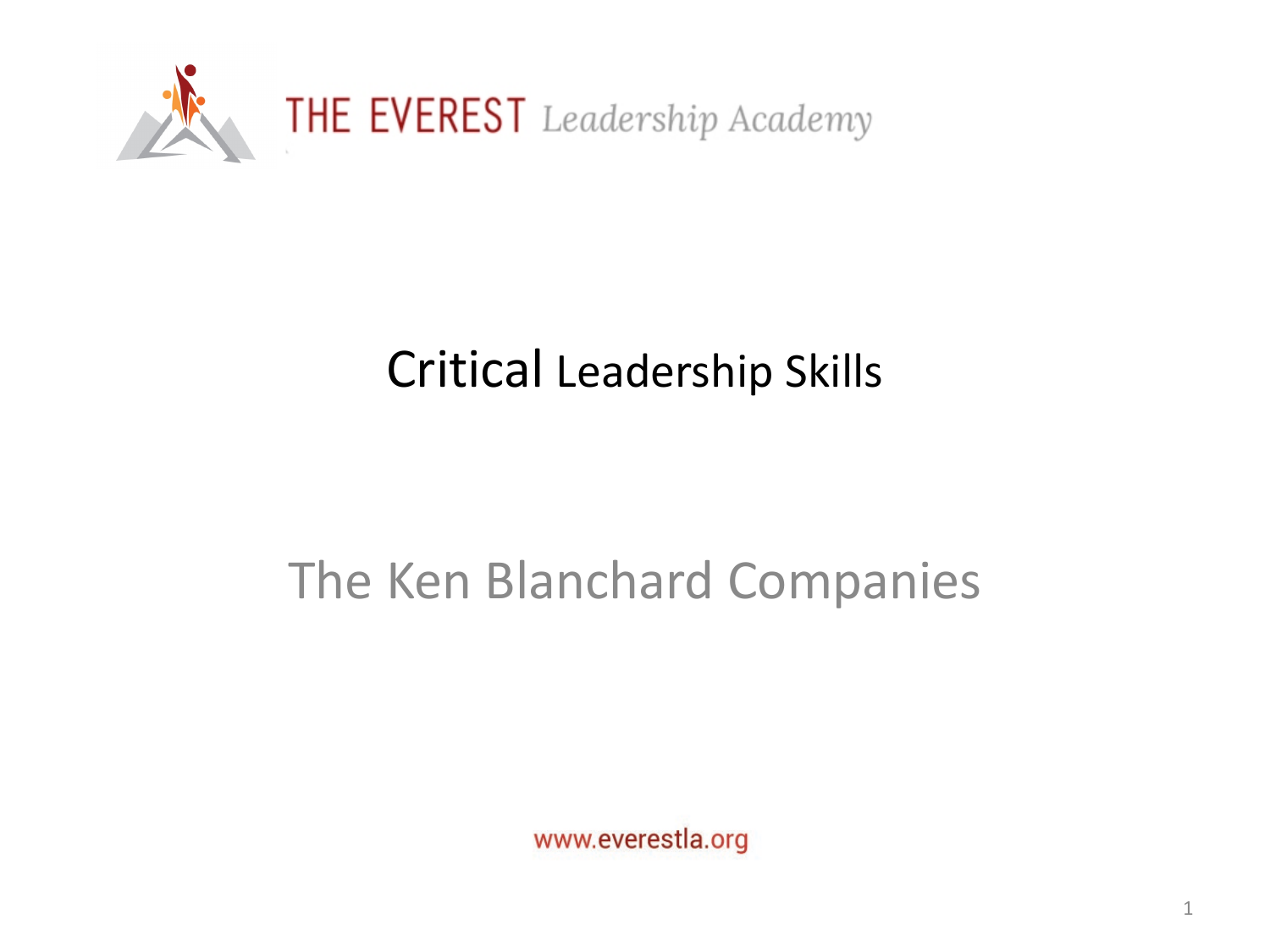

### Key Traits That Can Make or Break Today's Leaders

The ability to communicate – most important

 $\Box$  Regarding roles, goals, expectations, specific behaviors

Effective people management – second most important

 $\Box$  Direction, support, and valuing employee input

Empathy and  $EQ -$  third most important

 $\Box$  To seek to understand, build rapport and trust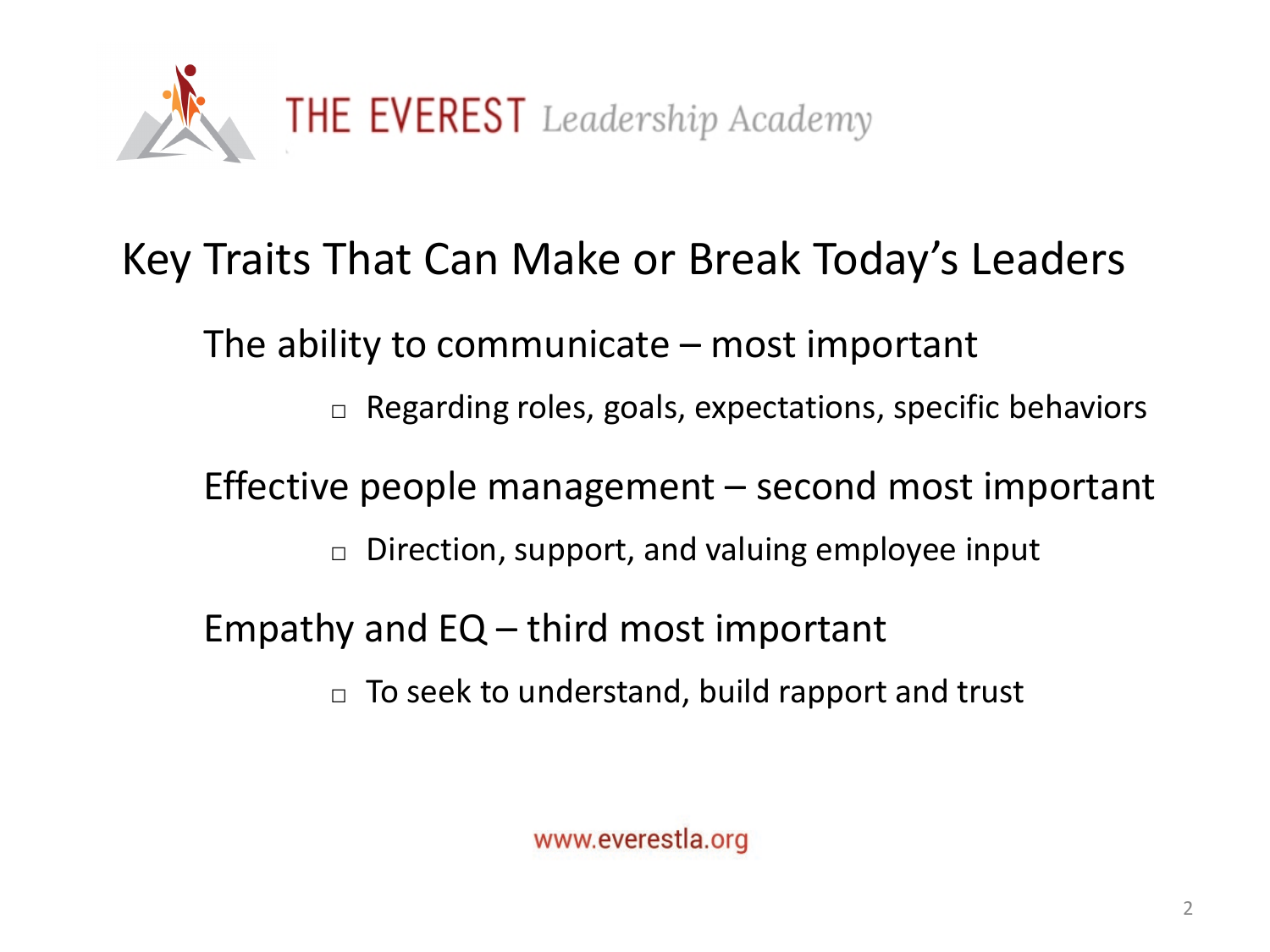

### What is the Biggest Mistake Leaders Make?

| • Inappropriate use of communication / listening     | 41%        |
|------------------------------------------------------|------------|
| • Under-or oversupervising, delegating, or directing | <b>27%</b> |
| • Lack of management skills                          | 14%        |
| • Lack of support / inappropriate support            | 12%        |
| • Lack of accountability                             | 5%         |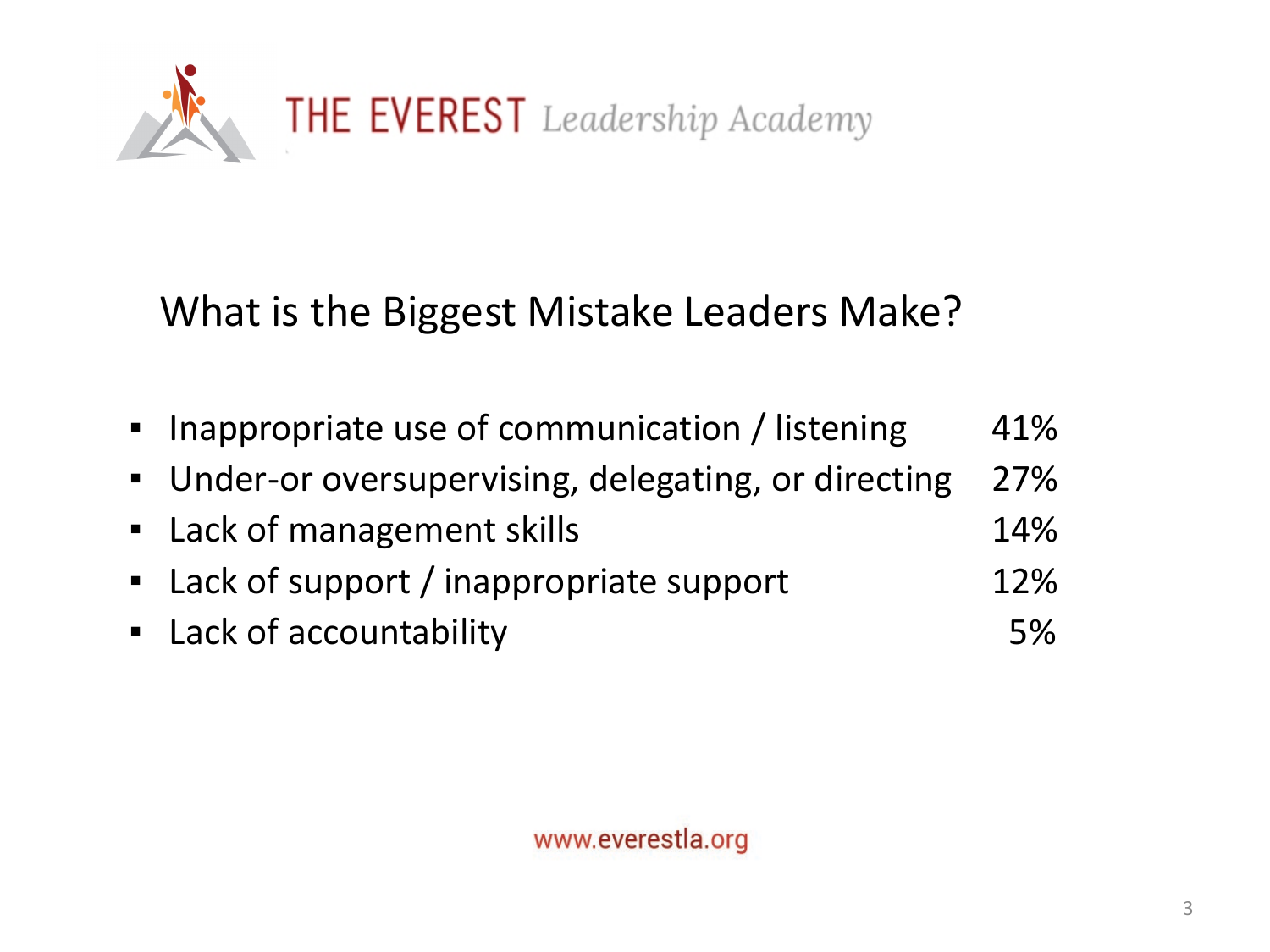

#### What is the Most Critical skill a Leader Can Possess?

| • Communication / listening        | 43% |
|------------------------------------|-----|
| <b>Effective management skills</b> | 17% |
| • EQ and empathy                   | 15% |
| • Values and integrity             | 8%  |
| • Vision                           | 6%  |
| <b>Empowerment</b>                 | 6%  |